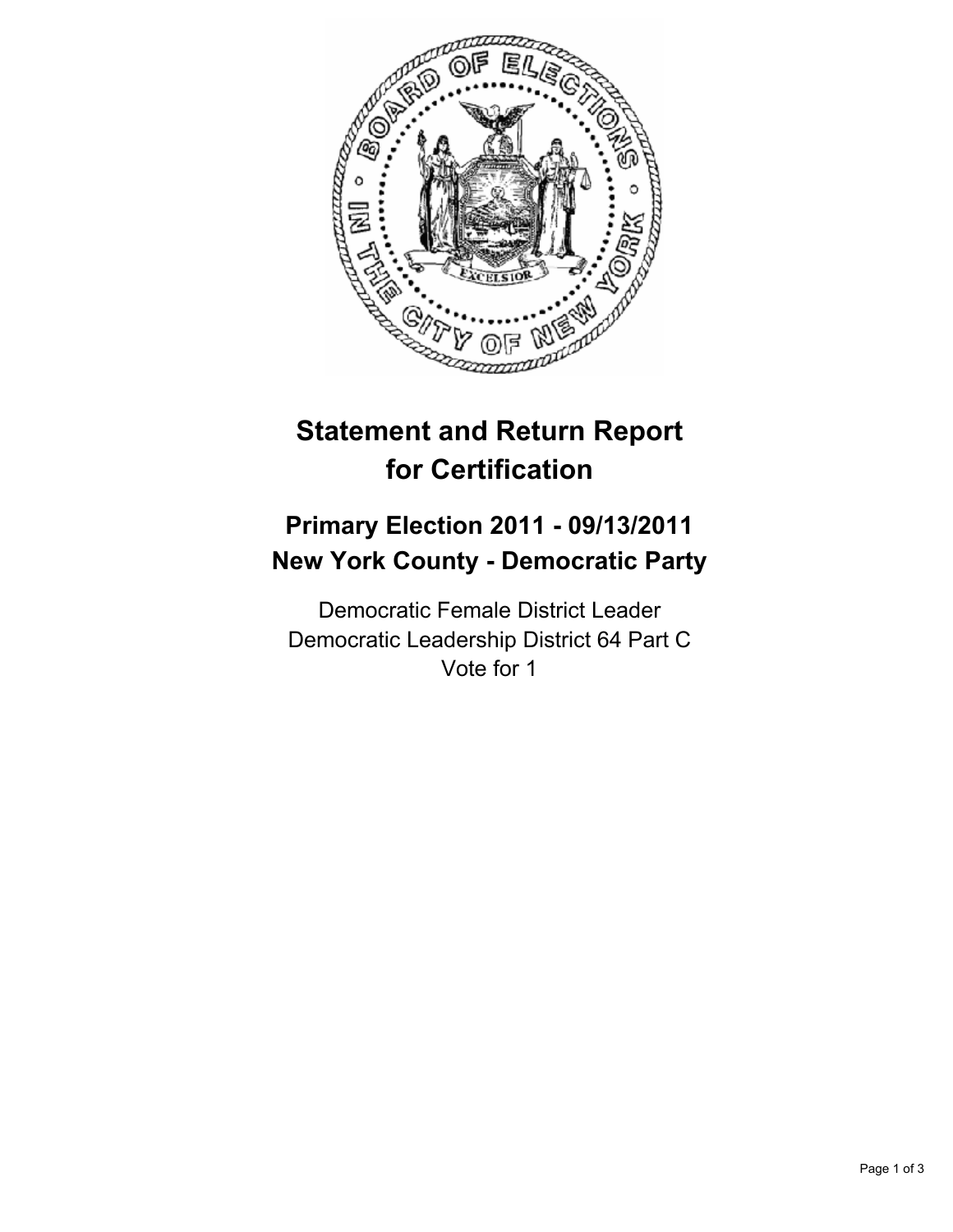

#### **Assembly District 64**

| <b>PUBLIC COUNTER</b>                                    | 1,134    |
|----------------------------------------------------------|----------|
| <b>EMERGENCY</b>                                         | 0        |
| ABSENTEE/MILITARY                                        | 34       |
| <b>FEDERAL</b>                                           | 0        |
| <b>SPECIAL PRESIDENTIAL</b>                              | $\Omega$ |
| <b>AFFIDAVIT</b>                                         | 17       |
| <b>Total Ballots</b>                                     | 1,185    |
| Less - Inapplicable Federal/Special Presidential Ballots | 0        |
| <b>Total Applicable Ballots</b>                          | 1,185    |
| LINDA M BELFER                                           | 366      |
| JENIFER RAJKUMAR                                         | 794      |
| EDITH AMSTER (WRITE-IN)                                  |          |
| JENNY L LOW (WRITE-IN)                                   | 2        |
| RICHARD HANSON (WRITE-IN)                                | 1        |
| SARAH THRASHER (WRITE-IN)                                | 1        |
| <b>Total Votes</b>                                       | 1,165    |
| Unrecorded                                               | 20       |